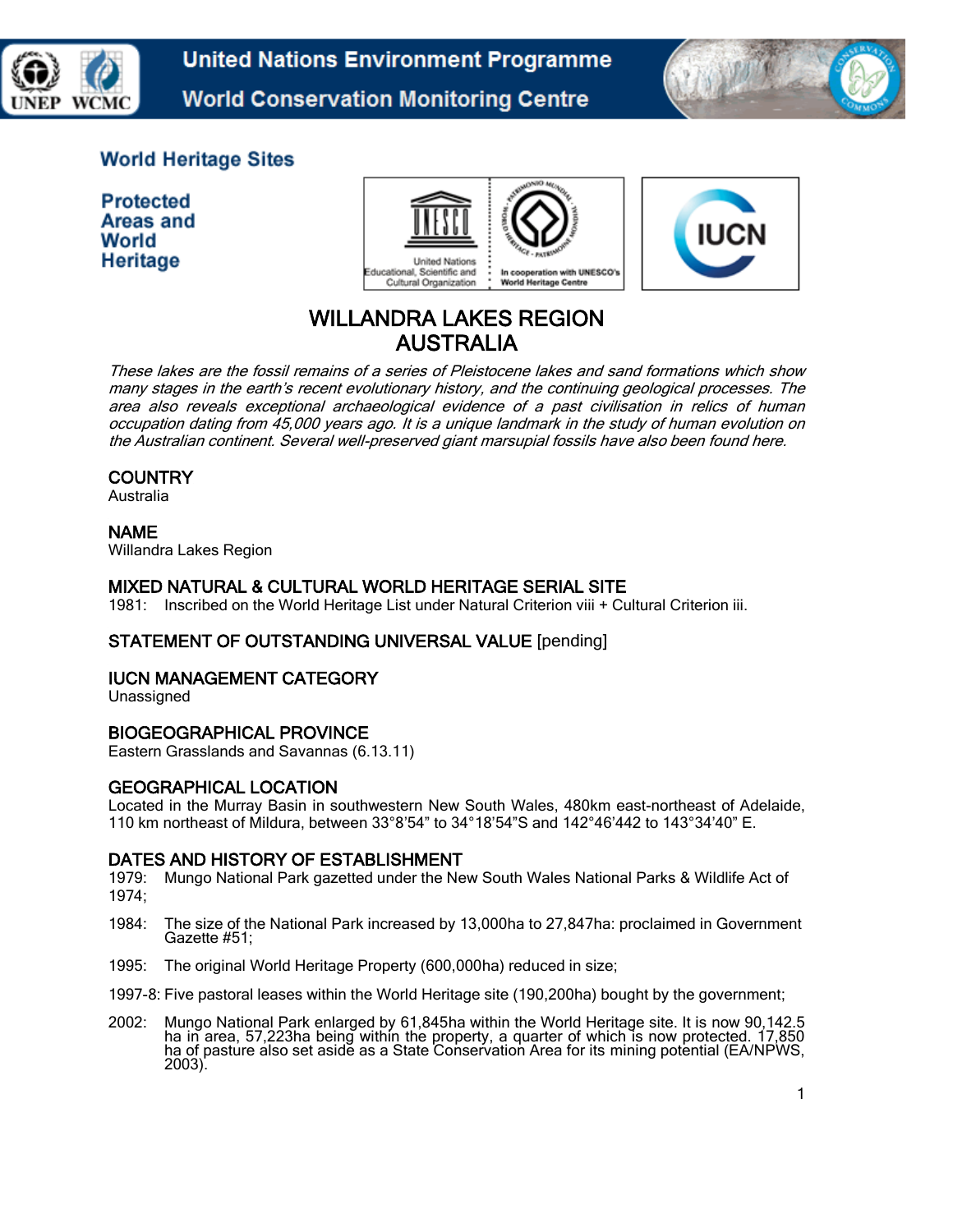## LAND TENURE

Government of the State of New South Wales, in Balranald and Wentworth shires, 76% is pastureland leased and administered by the state Department of Land and Water Conservation. The remainder, Mungo National Park, is managed by a Joint Management Advisory Committee of the state National Parks and Wildlife Service (NPWS) with elders from the Three Traditional Tribal Groups.

## AREA

240,000 ha, including Mungo National Park.

## ALTITUDE

Approximately 70m in the centre of the region.

## PHYSICAL FEATURES

The Willandra Lakes Region is a now desolate chain of dry lakes. Their interconnected basins were fed in Pleistocene times two million years ago by a branch of the Lachlan River, Willandra Billabong Creek (a billabong is a waterhole) which dried up some 14,000 years ago from south to north. The successive dessication left sediments at each different stage and this fossil landscape remains unmodified. The underlying sediments formed during the lower Tertiary, when marine transgressions in the Murray Basin deposited calcareous sand, marl and limestone which were overlain by sands and dunefields in the Quaternary. The region is characterised by a clay badlands of orange to white aeolian lunette dunes, formed on the eastern shores of the lakes by prevailing westerly winds, and by deflation by the wind. One, in Lake Mungo Park, known as the Walls of China, is 30km long and in places 30m high. Lake Mungo itself was 10m deep and 13,500ha in area.

The five major lakebeds, 13 lesser lakebeds and numerous smaller depressions covered an area of 108,800ha and ranged in size from ephemeral ponds and lakes of 600ha to Lake Garnpung, which was over 10m deep and over 50,000ha in area. The western shores form low escarpments. The formation of crescent lunette dunes in sand and clay on the eastern side of the lakes is dated to between 40,000 to 15,000 years ago, with an intensive period of reactivated dune building around 18,000-16,000 BP (AHC, 1980). Formerly the lunettes were wooded, then, bared by overgrazing, they advanced a metre a year but have been stabilised by introduced plants. Where eroded they revealed a rich source of fossils and signs of ancient settlement, preserved by the alkaline sediments. The soils are thin and poorly developed and saline in the lake beds.

#### CLIMATE

The area has a sub-tropical semi-arid climate. At Ivanhoe, the nearest meteorological station 100 km northeast, the mean February (summer) temperature range is from 17.9°C to 34.6°C; the mean July (winter) temperature range from  $3.5^{\circ}$ C to  $16.4^{\circ}$ C. The maximum recorded is  $48^{\circ}$ C, the minimum, -6.2°C. 302.7mm of rain falls evenly through the year.

#### **VEGETATION**

Before drying out the area was rainforest. Now, it is a semi-arid steppe much degraded by past overgrazing. However, it is now recovering where no longer grazed. It is covered by sparse scattered scrub, grasslands and woodland interspersed with sand plains and dunes. Small bushy eucalypts, oil mallee *Eucalyptus oleosa* and water mallee *E. dumosa* are co-dominant. There is an open woodland of white cypress pine Callitris columellaris, belah Casuarina cristata and cattlebush Heterodendron oleifolius with porcupine grass Trioda irritans, weeping emubush Pittosporum phylliraeoides, wilga tree Geijera parviflora on the sandy plains. Senescent groves of Acacia melvillei and A. loderi woodland remain. Stunted and black bluebrush Maireana sedifolia, M. pyramidata, bladder and common saltbush Atriplex vesicaria and A. stipulata grow on the saline lakebeds. The understorey is depauperate through constant overgrazing which encouraged the growth of unpalatable shrubs such as Nitraria spp.and Schlerolaena spp. (Sundstrom, 2003; EA/NPWS, 2003).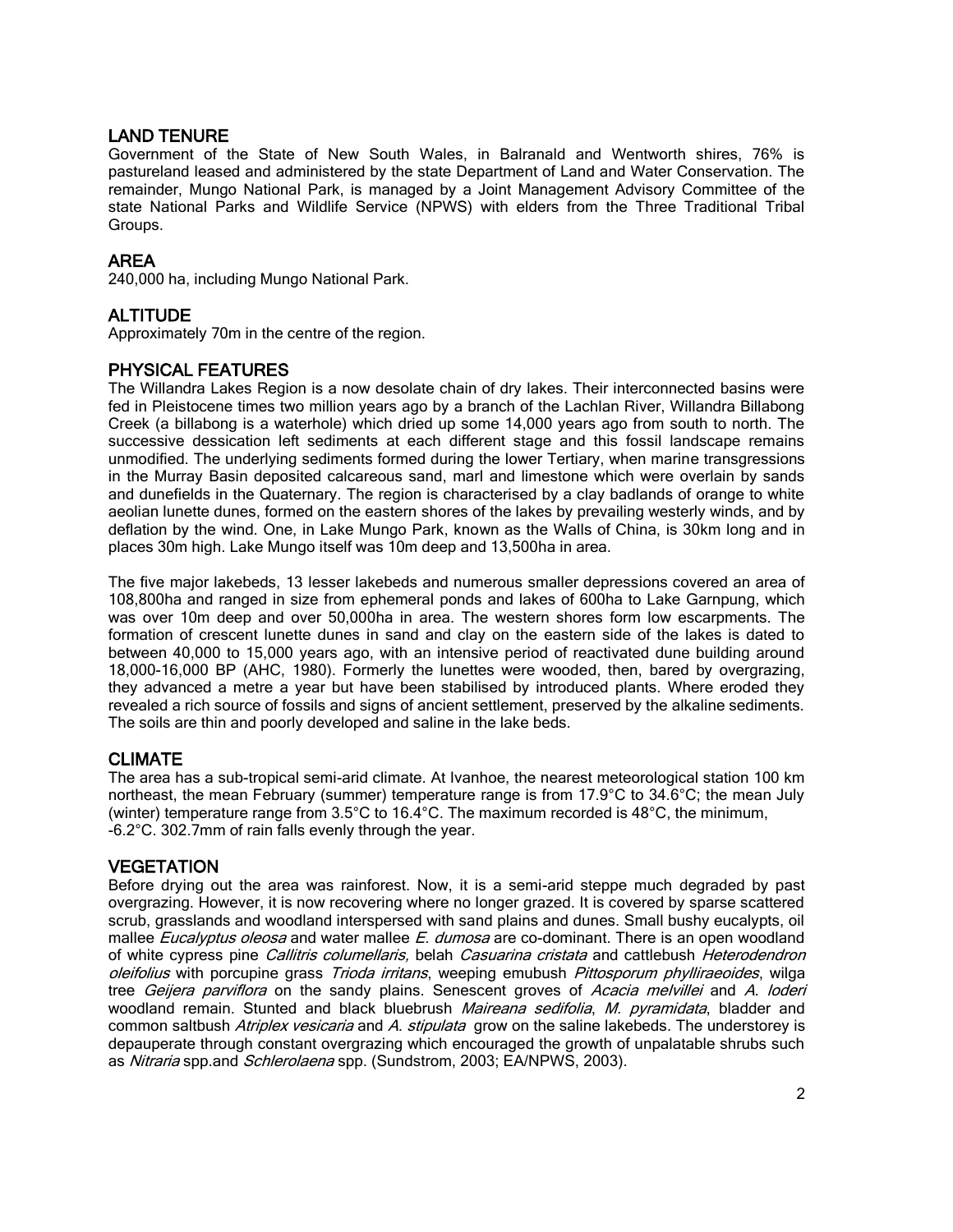## **FAUNA**

Some 22 mammalian species have been recorded, including red and grey kangaroos *Macropus* giganteus and M. rufus, short-nosed echidna Tachyglossus aculeatus, 40 species of reptiles and amphibians and several species of bat. There are 137 species of birds resembling those of many similar areas: emu *Dromains novaehollandiae*, pink cockatoo Cacatua leadbeateri, mulga parrot Psephotus varius, crested bellbird Oreoica gutturalis, honeyeaters and finches. The remains of 55 species, 40 no longer found in the region, and the remains of 11 extinct large marsupials site such as Tasmanian tiger and giant short-nosed kangaroo have been found on the site (EA/NPWS, 2003).

## CONSERVATION VALUE

The Willandra Lakes provide excellent conditions for recording the events of the Pleistocene Epoch, demonstrating how an unglaciated zone responded to the major glacial-interglacial fluctuations. They demonstrate the close interconnection between landforms and archaeomagnetism, radio-carbon dating, climatology, palaeochemistry, palaeoecology, archaeology and faunal extinction (AHC, 1980). The early human remains establish that modern man had reached southern Australia at least 50,000 years ago, define the topology of early stone tools and illustrate man's adaptations to a changing climate. The Park lies within a WWF Global 200 Freshwater Eco-region and in one of the world's Endemic Bird Areas.

#### CULTURAL HERITAGE

Burial by successive layers of sand has preserved the evidence of ancient lives. There was settlement around the lakes, dated by radiocarbon dating of hearths, at least 45,000 years ago. In 1968 at Mungo Lake a 40,000 year old intact cremated female skeleton was discovered (the world's earliest known cremation), and in 1974, a male skeleton nearby, now dated at 42,000 years old ritually decorated with ochre on the remains which was probably imported for decorative use (EA/NPWS, 2003). The discovery of Mungo Man and Woman pushed back estimation of the date of aboriginal settlement of Australia from 8,000 to 50,000 years. Later finds were stone flake tools 20,000 years old and grindstones from a period 10,000 years ago which were used to crush wild grass (AHC, 1980). The people were nomadic hunter-gatherers who also lived on fish and molluscs from the lake but had to adapt after about 20,000 BP to the increasing aridity. The site continued to be inhabited during the last 10,000 years (EA/NPWS, 2003). After sheep-herding squatters settled in 1840, the indigenous tribes were removed to Balranald reservation 130 km south. A woolshed of 1868 remains in good condition, along with the former homestead.

#### LOCAL HUMAN POPULATION

The Lake Mungo area was the Mungo sheep station until 1981; some buildings remain. The rest of the World Heritage site was also in sheep. There were fewer than 40 inhabitants in the 1980s. The indigenous tribes are the Paakantji, Mutthi Mutthi and Ngiyampaa.

#### VISITORS AND VISITOR FACILITIES

The attraction is the 'moonscape' of the dunes, and the aboriginal archaeological sites. Visitation is confined to the National Park. It was approximately 40,800 in 2001, peaking in the winter and school holidays (EA/NPWS, 2003). The visitors' centre has an informative display, two short trails and a 65 km self-drive tour with signed stops. To point out and interpret the archaeology a guide is essential. The Park's boundary is signed and maps and brochures have been prepared. There are two campsites, beds in a former shearers quarters, pit toilets and tank water and a lodge and restaurant just outside the Park (Anon., 2004).

#### SCIENTIFIC RESEARCH AND FACILITIES

The site is of great geomorphological and archaeological interest and much research has been undertaken on it: a Mungo workshop held in 1989 included research and papers on archaeology and geomorphology. The remains of hearths some 30,000 years old provide an ideal source for palaeomagnetic measurements because of their resistance to erosion. Research on them has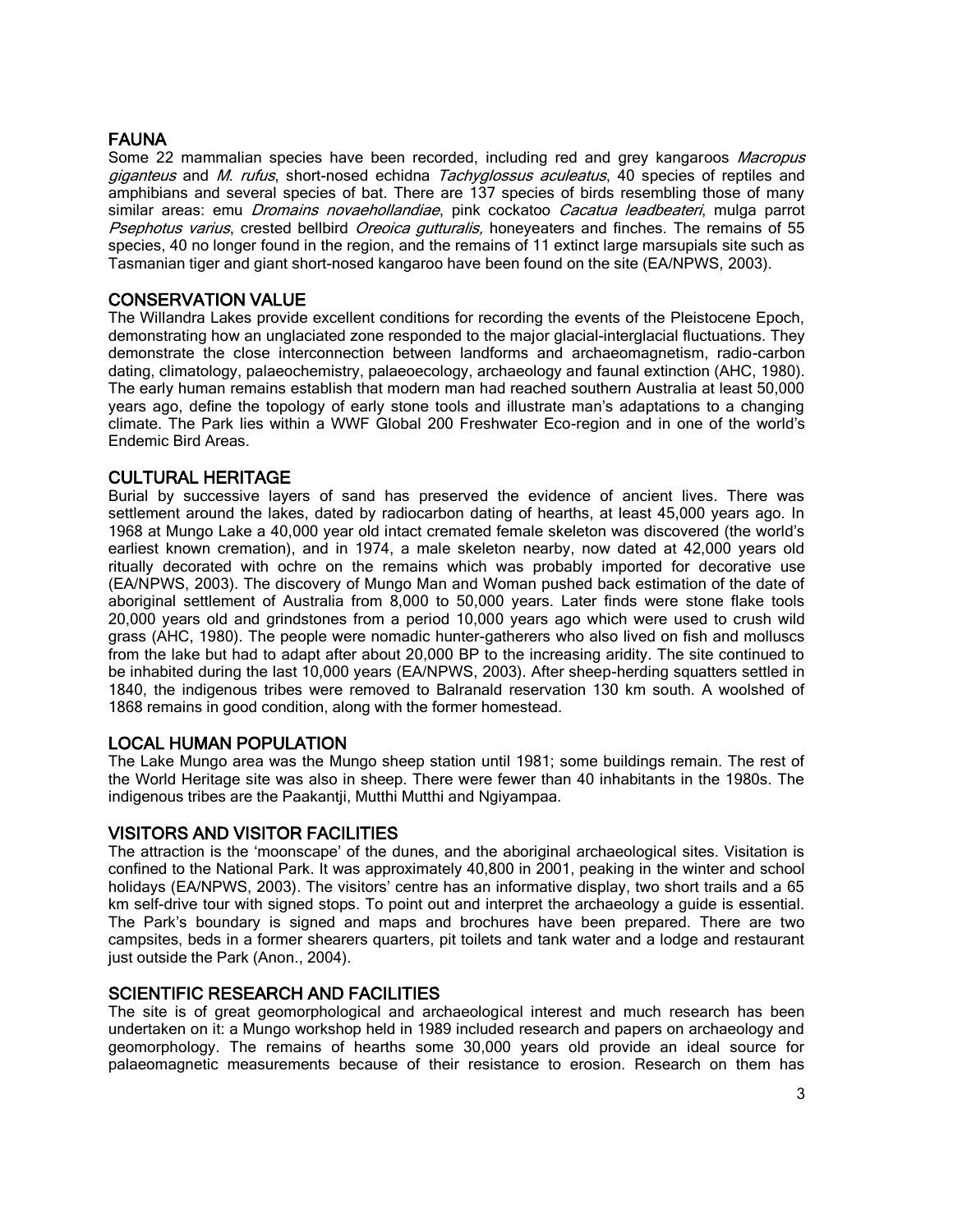determined that there was a variation of 120° in earth magnetism some 30,000 years ago. Consequently, the area remains one of the benchmarks in studies of changes in the earth's magnetism (AHC, 1980). The stratigraphy, soils and geochemistry of the landscape provide a valuable resource for palaeological and archaeological research, important to the understanding the earliest development of man. The 1996 Plan of Management provides a bibliography covering geology, geomorphology, biodiversity, ecology, archaeology, social value, history, linguistics and aboriginal history, management and unpublished reports, theses and dissertations.

#### MANAGEMENT

Approximately 90% of the Willandra Lakes Region was initially divided into 16 pastoral stations, leased from the Crown and administered by the state Department of Land and Water Conservation. The remaining land comprised Mungo National Park, managed by the National Parks and Wildlife Service (NPWS). There are now fewer leaseholds and the National Park covers 24% of the area. Administration of the whole region is jointly undertaken by these two state agencies. Draft management plans were completed for Mungo National Park and the Willandra Lakes Region in 1989. The Commonwealth and New South Wales Governments established an administrative and management planning arrangement for the World Heritage property to which the Willandra Lakes Region Property Plan of Management. released in February 1996 provides statutory effect. This included the formation of a Ministerial Council, a Community Management Council, a Technical and Scientific Advisory Committee and the Three Traditional Tribal Groups Elders Council. The inclusion of the elders should ensure that the former tribes of the area now help to protect and manage it (AHC, 1980).

The Plan of Management identified the World Heritage values of the area and provided a strategy and guidelines for their development, protection and conservation. Individual property plans were developed determining site specific activities for leasehold land in the area. Monitoring focuses on burials, giant animal remains and other archaeological sites, on rangeland vegetation cover and soil and on erosion of landscape features. In 2003 a new National Park management plan and a plan for the Willandra Lakes Region was in preparation, also an employment strategy and feasibility study for a Keeping-Place, Education and Research Centre (EA/NPWS, 2003).

#### MANAGEMENT CONSTRAINTS

The area is remote and not subject to much development. However, outside Lake Mungo Park, substantial areas were for some years still sub-leased for grazing by the Department of Land and Water Conservation, supplied from watering points. This overgrazing by sheep and cattle impoverished the understorey and left the land scalded. Feral animals such as rabbits and kangaroos continue the pressure. Only where this stops does the native vegetation begin to recover. Funding is project-based and intermittent, making for difficulty in the continuing management and maintenance, and in planning for staffing and monitoring. Mining for mineral sands in adjacent land is being considered. There is some tourist erosion, alleviated by boardwalks on the Walls of China to a viewpoint (EA/NPWS, 2003).

#### **STAFF**

The Willandra Lakes World Heritage Region has one Executive Officer funded by the Commonwealth government and is supported by the staff and administration of the New South Wales NPWS and Environment Australia (EA/NPWS, 2003).

#### BUDGET

Funded through the joint State-Commonwealth Ministerial Council on a project-by-project basis. Funding for management also comes from the Commonwealth National Heritage Trust (EA/NPWS, 2003).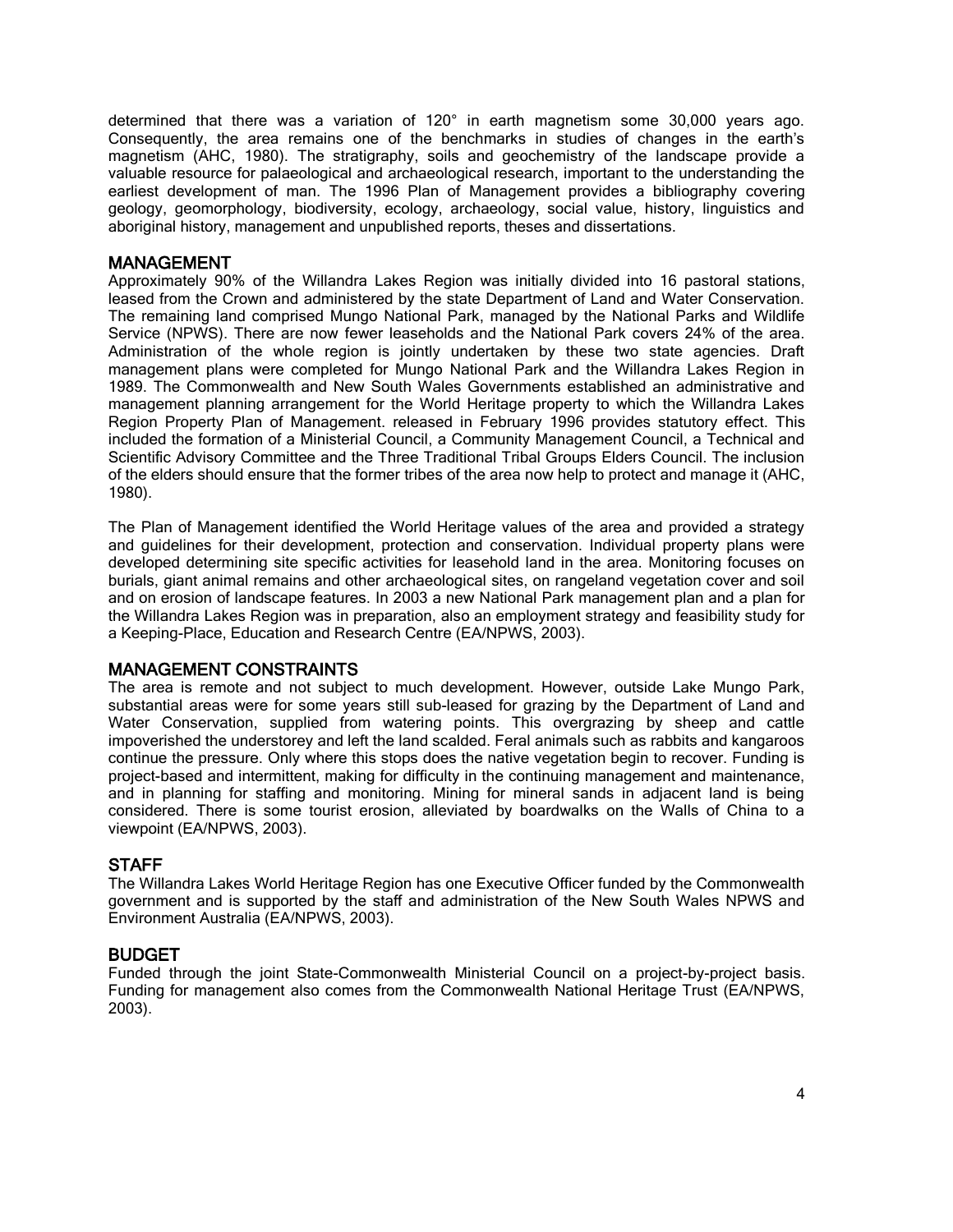#### LOCAL ADDRESSES

The Executive Officer, Willandra Lakes Region World Heritage Area, co/ NSW NPWS, Lower Darling Area, P O Box 318, Buronga, NSW 2739, Australia.

Environment Australia, Heritage Management Branch, Heritage Division, P O Box 787, Canberra, ACT 2601, Australia.

Department of Land and Water Conservation, P O Box 1840, Dubbo, NSW 2830, Australia.

#### REFERENCES

The principal source for the above information was the original nomination for World Heritage status.

Allen, H. (1990). Environmental history in southwestern New South Wales during the Pleistocene. In Gamble, C. & Soffer, O. The World at 18,000 BP: Low Latitudes. Unwin-Hyman, London. Pp. 296-321.

----------- (1990). Human occupation and environmental change: The ancient record from the Willandra Lakes. In Noble, J. et al. The Mallee land: A Conservation Perspective. Commonwealth Scientific, Industrial and Research Organisation, Melbourne.

Anon. (2004). Walkabout. Australian Tourist Guide www.walkabout.com.au/locations/nswlakemungo.shtml.

Australian Heritage Commission (AHC) (1980). Nomination of the Willandra Lakes Region for Inclusion in the World Heritage List. Canberra. 28 pp.

Boles, W. & McAlland, A. (1985). An Inventory of the Birds of the Willandra Lakes Region World Heritage Region.

Bowler, J. (1976). Aridity in Australia: Age ,origin and expression on aeolian landforms and sediments Earth Science Reviews 12: 279-310.

---------------. & Thorne, A. (1976). Human remains from Lake Mungo skeleton. Discovery and excavation of Lake Mungo III. In Kirk, R. & Thorne, A. The Origin of the Australians. Institute of Aboriginal Studies, Canberra.

---------------- et al. (2003). New ages for human occupation and climatic change at Lake Mungo, Australia. Nature 421: 837-840, London.

Environment Australia / NSW NPWS (2003). Australian National Periodic Report, Section II. Report on the State of Conservation of the Willandra Lakes Region. Environment Australia, Canberra. 43 pp. [Contains a bibliography of 137 references.]

Fatchen, T. et al. (1992). A Draft Plan of Management for the Willandra Lakes Region. Department of Conservation and Land Management/National Park and Wildlife Service.

Flood, J. (1983). Archaeology of the Dreamtime. Collins.

Fox, A. (1992). Mungo National Park Guidebook. NSW NPWS, Broken Hill.

Green, D. (1988). List of Species. Willandra Lakes World Heritage Area. Report to the Soil Conservation Service, New South Wales.

Johnston, H., Clark, P. & White J.(eds) (1998). Willandra Lakes: People and palaeoenvironments. In Archaeology in Oceania 33(3):105-119. University of Sydney/ New South Wales National Parks & Wildlife Service and Willandra Lakes Region World Heritage Area Management Council.